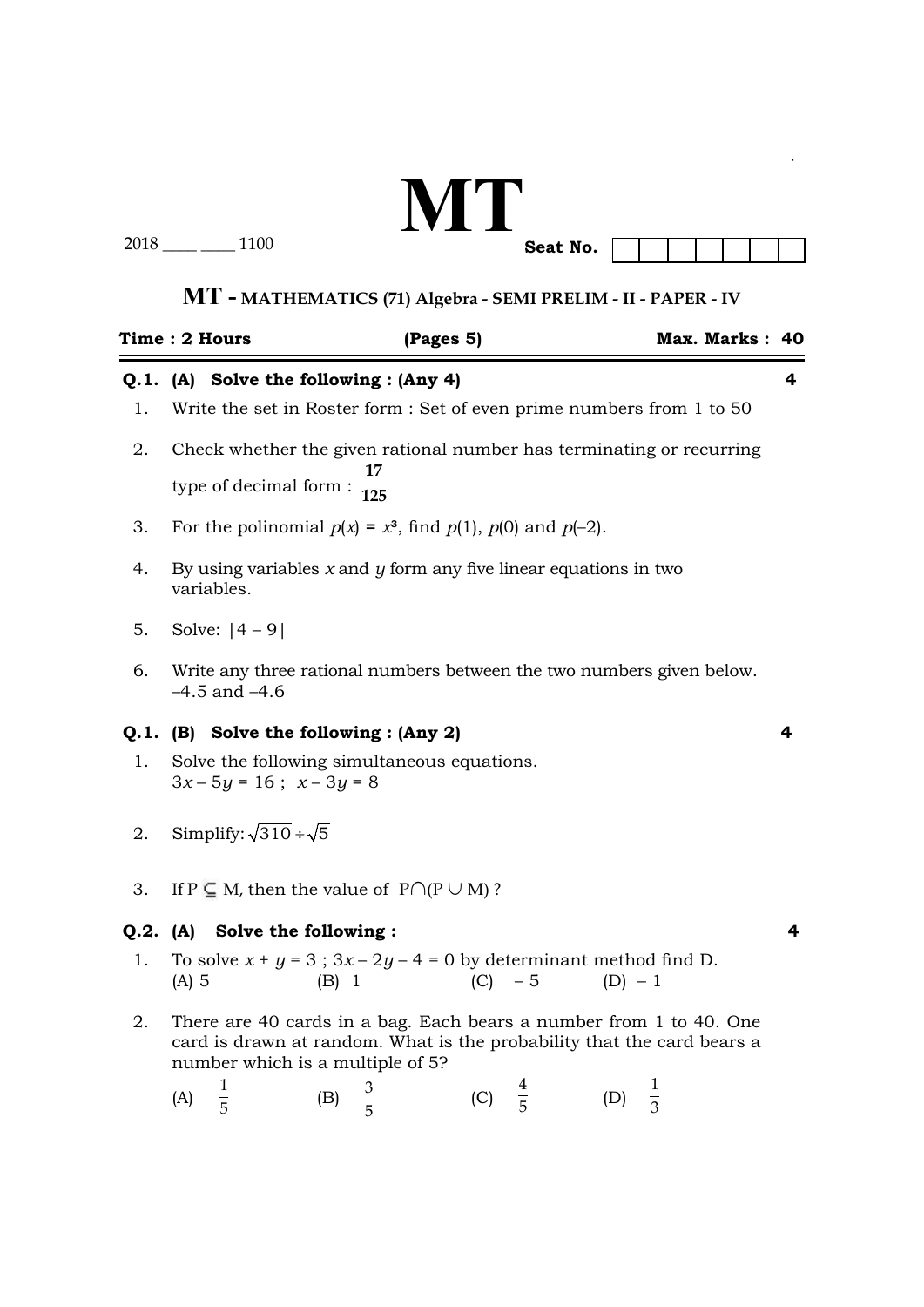- 3. Which of the following quadratic equations has roots 3, 5 ? (A)  $x^2 - 15x + 8 = 0$  (B)  $x^2 - 8x + 15 = 0$ 
	- (C)  $x^2 + 3x + 5 = 0$  (D)  $x^2 + 8x 15 = 0$
- 4. For simultaneous equations in variables *x* and *y*,  $D_x = 49$ ,  $D_y = -63$ ,  $D = 7$  then what is  $x$ ?

| (C) $\frac{1}{7}$<br>$(A)$ 7<br>$(B) -7$ |  | (D) $\frac{-1}{7}$ |
|------------------------------------------|--|--------------------|
|------------------------------------------|--|--------------------|

## **Q.2. (B) Solve the following : (Any 2) 4**

1. In a hockey team there are 6 defenders, 4 offenders and 1 goalee. Out of these, one player is to be selected randomly as a captain. Find the probability of the selection that - (i) The goalee will be selected.

(ii) A defender will be selected.

- 2. Find the value D and D *y*  $4m - 2n = -4$ ;  $4m + 3n = 16$
- 3. Find the value of discriminant.  $m^2 - 2m + 1 = 0$

#### **Q.3. (A) Solve the following activity : (Any 2) 4**

1. A two digit number and the number with digits interchanged add up to 143. In the given number the digit in unit's place is 3 more than the digit in the ten's place. Find the original number.

#### **Solution:**

Let the digit in units place is *x* and that in tens place is *y*.

 $\therefore$  The number =  $\bigcup y + x$ 

 $\therefore$  The number obtained by interchanging the digits is =  $\int |x + y|$ According to first condition,

Two digit number + Number obtained by interchanging the digits = 143

 10*y* + *x* + 3 = 143 3 *x* + 3 *y* = 143 \ *x* + *y* = 3 ...(i)

According to second condition,

Digit in units place = Digit in ten's place + 3

$$
\therefore x = \boxed{\phantom{0}} + 3
$$
  
\n
$$
\therefore x - y = 3
$$
 ...(ii)

Adding (i) and (ii) we get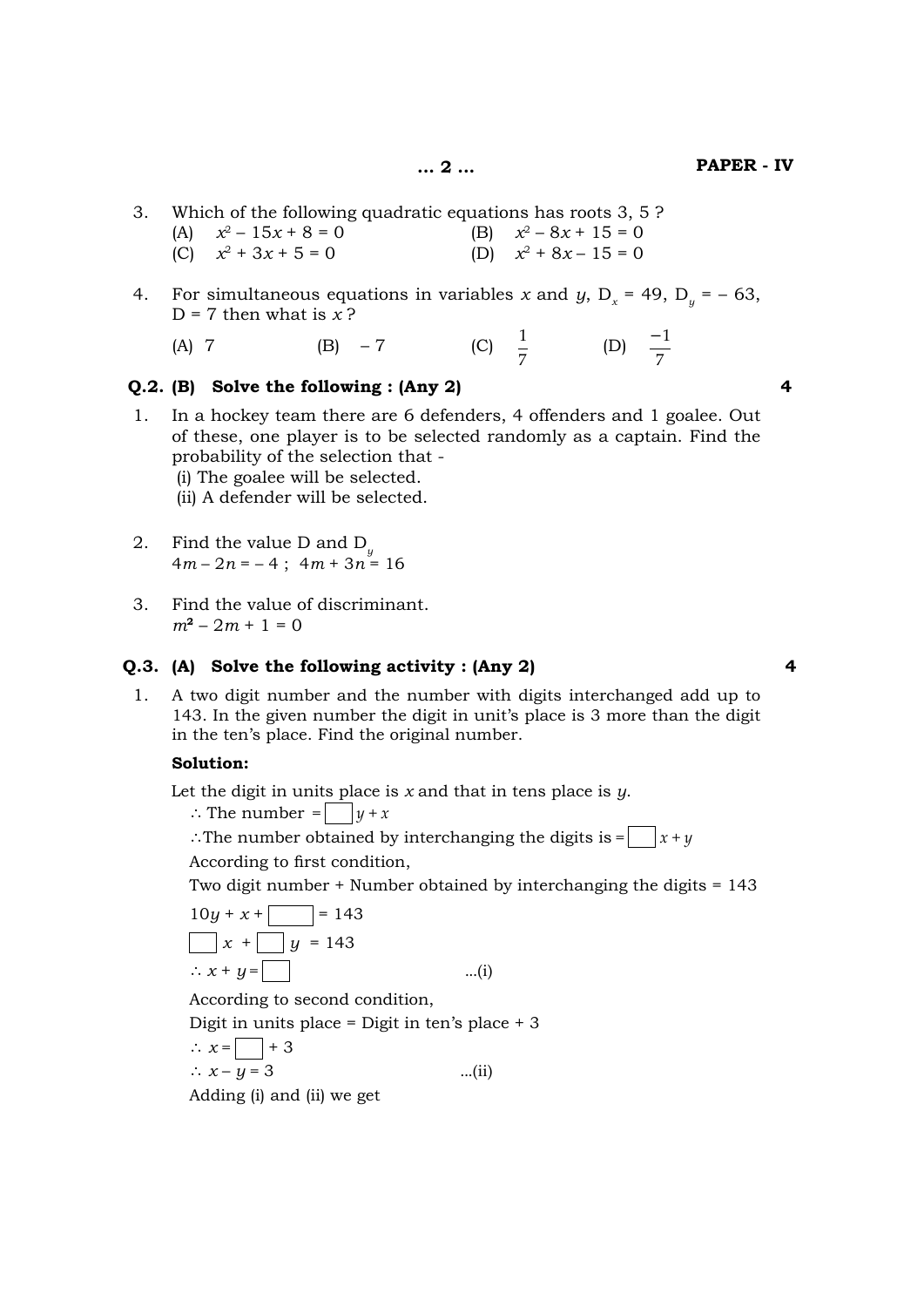$$
2x =
$$
\n
$$
x = 8
$$
\nPutting this value at *x* in (ii) we get,\n
$$
∴ x + y = 13
$$
\n
$$
∴ 8 + \boxed{ } = 13
$$
\n
$$
∴ y = 5
$$
\n
$$
∴ The Original number is 10y + x = \boxed{ } + 8 = 58
$$

2. 
$$
y^2 + \frac{1}{3}y = 2
$$

# **Solution:**

 $y^2 + \frac{1}{x^2}$ 3 *y* = 2  $3y^2 + y = 6$ ....(Multiplying both sides by 3)  $\therefore$  3y<sup>2</sup> + y – 6 = 0 Comparing with  $ay^2 + by + c = 0$  we get,  $a = 3$ ,  $b = 1$ ,  $c = -6$ .  $\therefore$   $b^2 - 4ac = (1)^2 - 4 \times 3 \times (-6)$  = 3 + 3 = 3  $y = \frac{-b \pm \sqrt{b^2 - 4ac}}{2}$ *a*  $^{2}-4$ 2 *...* (Formula)  $\therefore$  *y* =  $\frac{-(1) \pm \sqrt{2 \times 3}}{2 \times 3}$  $-(1)$   $\pm$ ×  $\therefore y = \frac{-1}{ }$ 6  $-1\pm$ ∴  $y = \frac{-1 + \sqrt{11}}{6}$  or  $y = \frac{-1}{6}$ 6  $-1-$ 

$$
\therefore
$$
 The roots of given quadratic equation are  $\frac{-1+\sqrt{2}}{6}$  and  $\frac{-1-\sqrt{2}}{6}$ .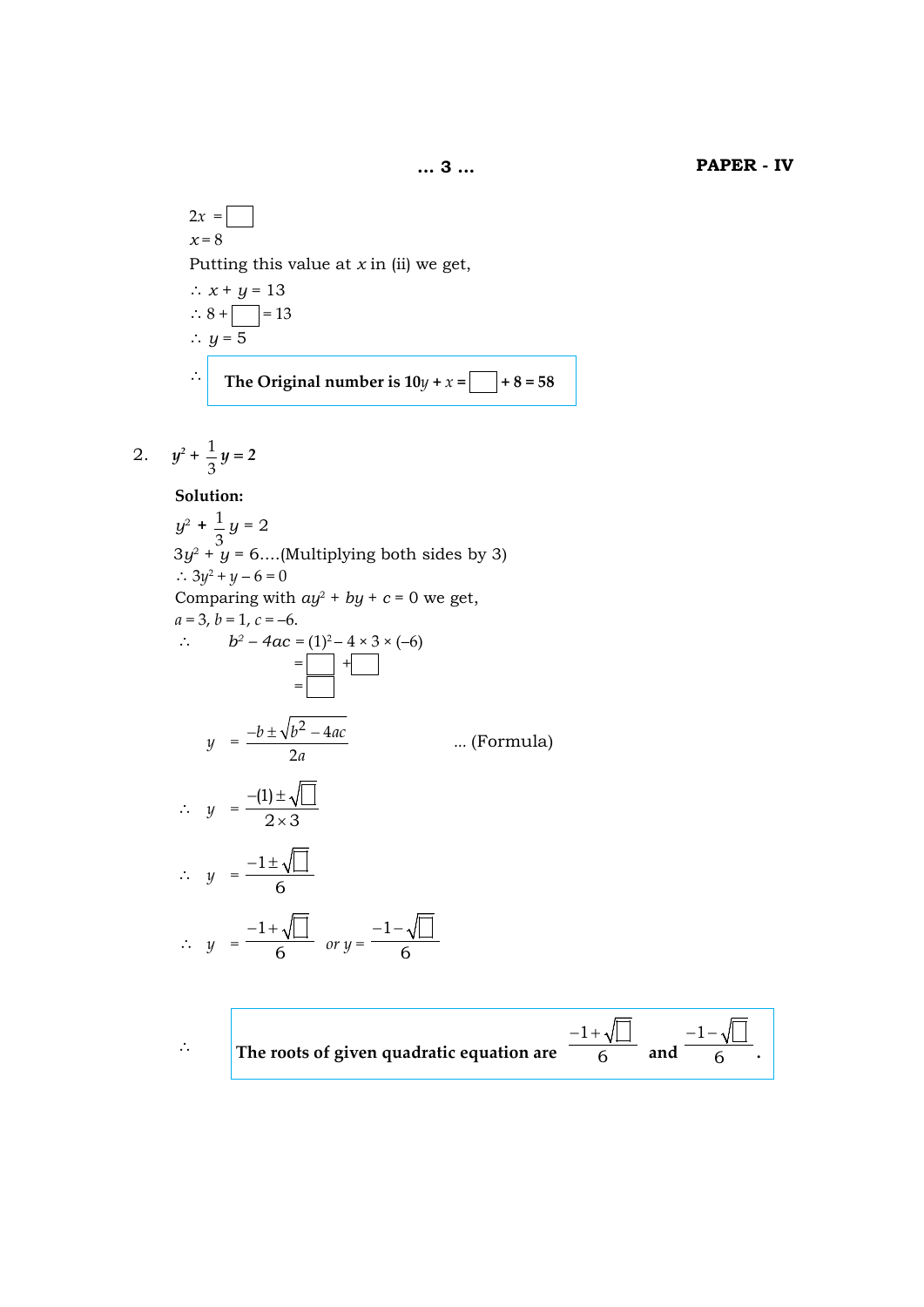- 3. Form a 'Road safety committee' of two, from 2 boys  $(B_1, B_2)$  and 2 girls $(G_1, G_2)$ . Complete the following activity to write the sample space.  **Solution:**
- $(1)$  Committee with 2 boys = (2) Committee with 2 girls  $=$  (3) Committee of one boy and one girl  $\vert$  ,  $\vert$  ,  $\vert$  ,  $\vert$  ,  $\vert$  ,  $\vert$  ,  $\vert$  ,  $\vert$  ,  $\vert$  ,  $\vert$  ,  $\vert$  ,  $\vert$  ,  $\vert$  ,  $\vert$  ,  $\vert$  ,  $\vert$  ,  $\vert$  ,  $\vert$  ,  $\vert$  ,  $\vert$  ,  $\vert$  ,  $\vert$  ,  $\vert$  ,  $\vert$  ,  $\vert$  ,  $\vert$  ,  $\vert$  ,  $\vert$  ,  $\vert$  ,  $\vert$  ,  $\vert$  ,  $\vert$  $\therefore$  Sample space = {B<sub>1</sub>B<sub>2</sub>, B<sub>1</sub>G<sub>1</sub>, B<sub>1</sub>G<sub>2</sub>, B<sub>2</sub>G<sub>1</sub>, B<sub>2</sub>G<sub>2</sub>, G<sub>1</sub>G<sub>2</sub>}

## **Q.3. (B) Solve the following activity : (Any 2) 4**

1. Solve using Elimination by substitution method.

 $5x + 2y = -3$ ;  $x + 5y = 4$ 

- 2. Form the quadratic equation from the roots given below : 0 and 7
- 3. A balloon vendor has 2 red, 3 blue and 4 green balloons. He wants to choose one of them at random to give it to Pranali. What is the probability of the event that Pranali gets, (i) a red balloon (ii) a blue balloon

# **Q.4. Solve the following : (Any 3) 9**

- 1. The sum of father's age and twice the age of his son is 70. If we double the age of the father and add it to the age of his son the sum is 95. Find their present ages.
- 2. Solve the following quadratic equation by completing the square method.  $x^2 + x - 20 = 0$ 
	- 3. Write sample space 'S' and number of sample points *n*(S) for the following experiment. Also write events A,B,C in the set form and write  *n*(A),*n*(B),*n*(C). From three men and two women, environment committee of two persons is to be formed. Condition for event A : There must be at least one woman member. Condition for event B : One man, one woman committee to be formed. Condition for event C : There should not be a woman member.